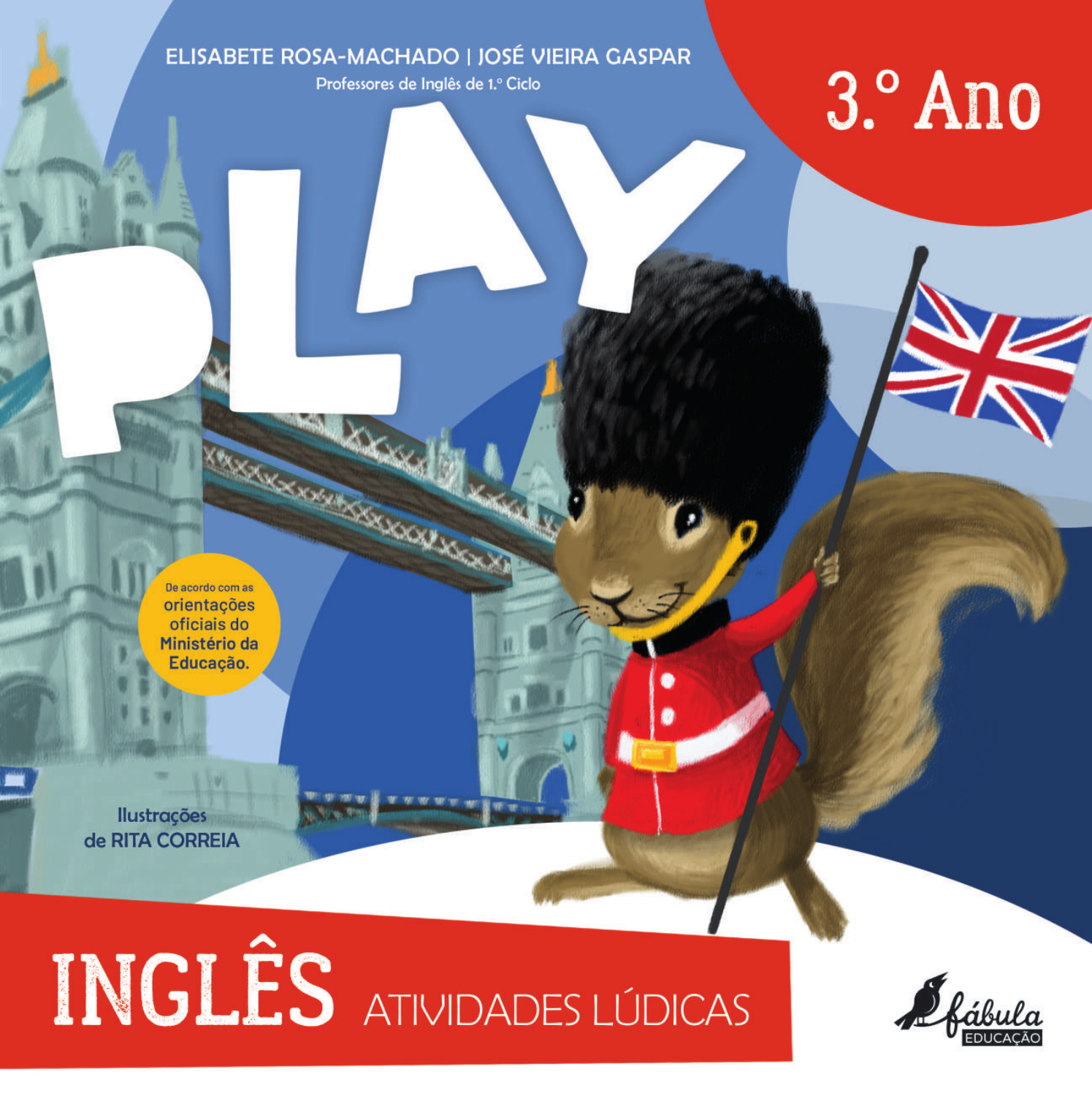## **CONTENTS**

#### **Crosswords**

- Cardinal numbers
- Days of the week
- Months of the year
- Weather and seasons
- Clothes and accessories
- Colours
- School vocabulary
- Playground activities
- Means of transport
- Family
- Pets

## **Wordsearch**

- Cardinal numbers
- Days of the week
- Months of the year
- Weather and seasons
- Clothes and accessories
- Colours
- School vocabulary
- Playground activities
- Means of transport
- Family
- Pets



#### **Match**

- Cardinal numbers
- Weather
- Clothes and accessories
- Colours
- School vocabulary
- Playground activities
- Means of transport
- Family
- Pets

## **Word unscramble**

- Cardinal numbers
- Weather
- Clothes and accessories
- Colours
- School vocabulary
- Playground activities
- Means of transport
- Family
- Pets

**Answer key**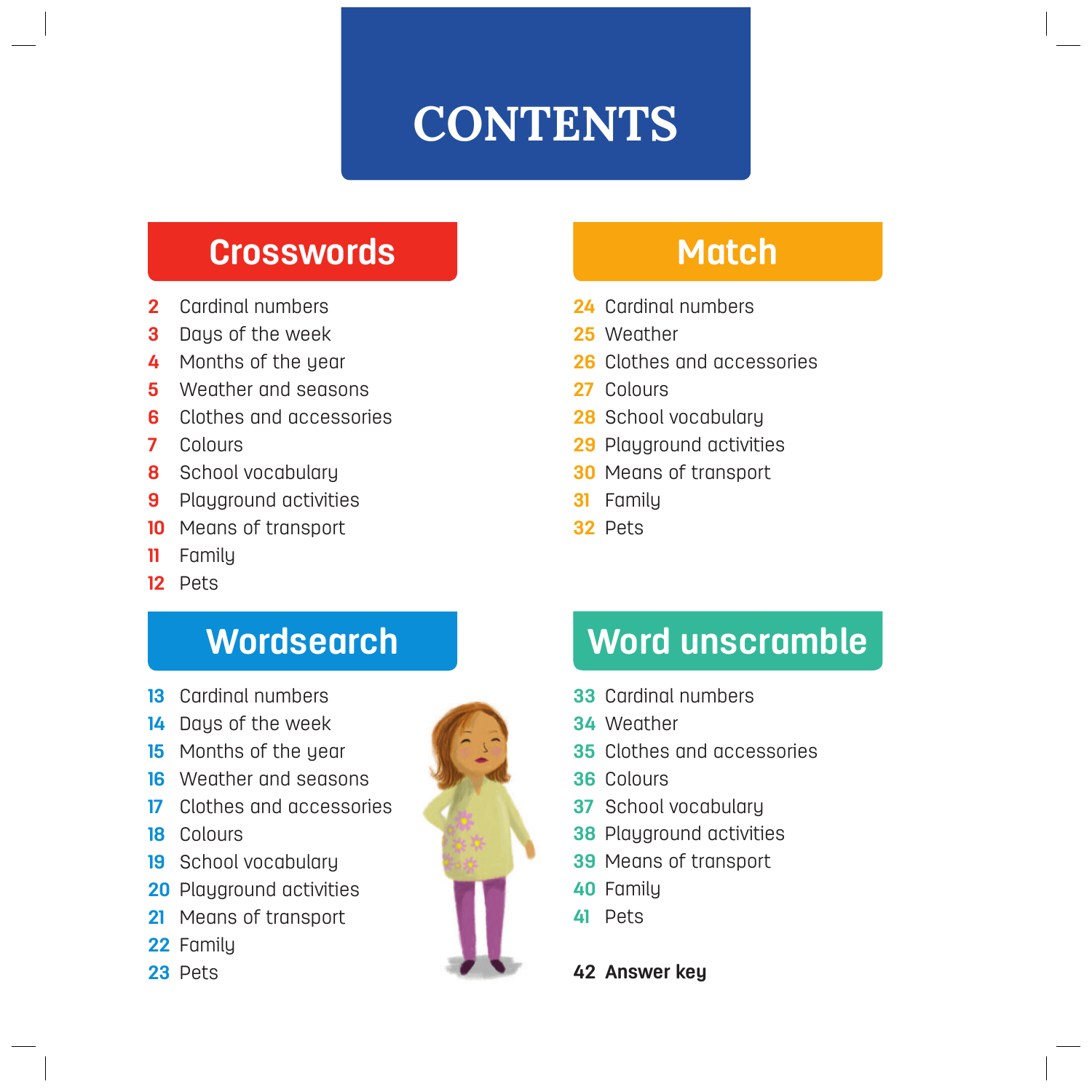## **CROSSWORDS CROSSWORDS**

## **Cardinal numbers**

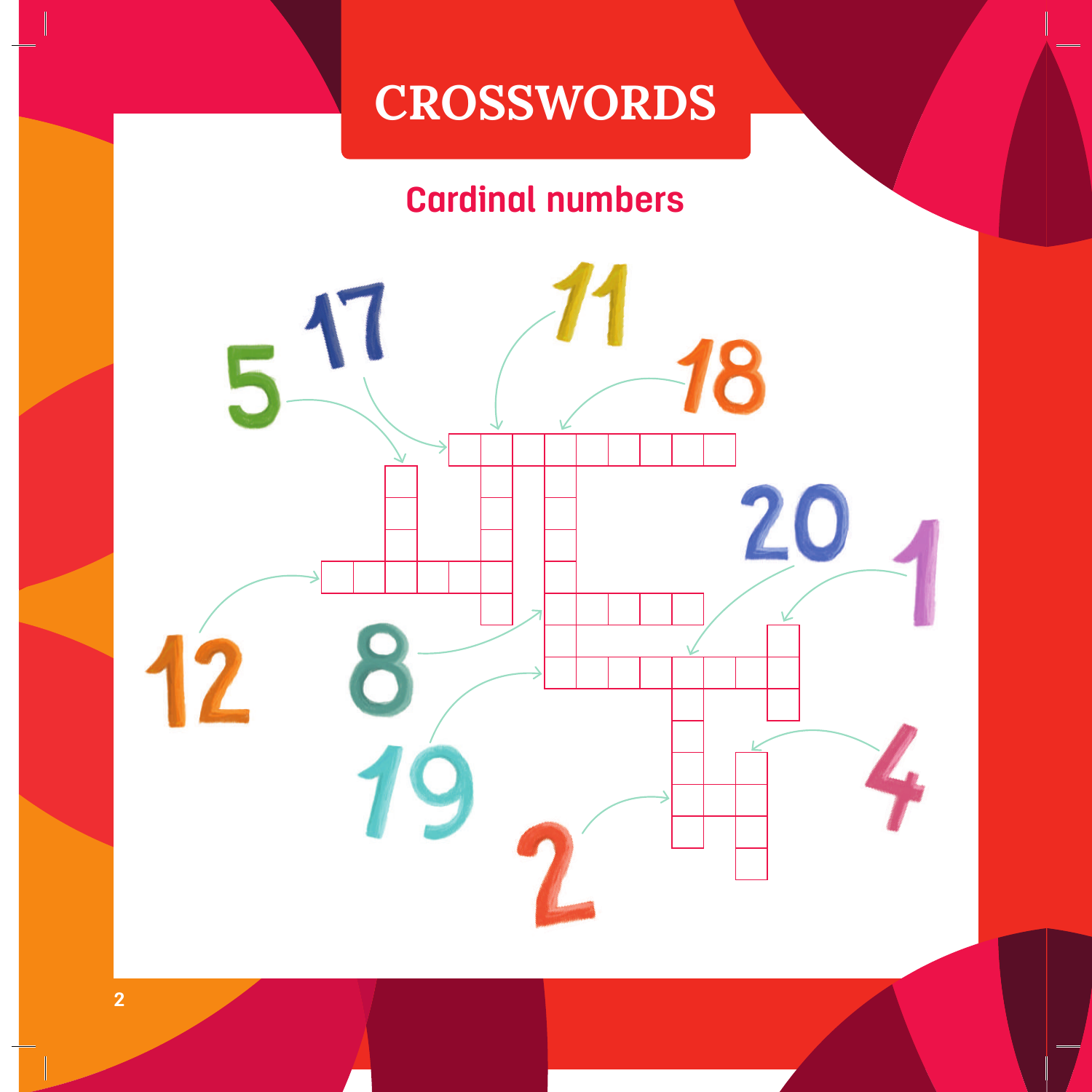## **WORDSEARCH**

## **Cardinal numbers**

20 T | T | N | R | T | O | F | N | I | T |W| E | L | V | E | L | A | T | C 4 S | D | I | S | H | R | R | G | Y | J | G | F | C | X | B | N | M | X | A B | U | N | O | R | J | T |W| E | N | T | Y |M | O | N | E | H | F | S  $15$ 8 L | S | E | H | E | T | U | H | F | E |W | A | V | B | K | O | I | C | E F | B | T | J | E | T | L | A | Y | I | S | I | X | T | E | E | N | G | V N | N | E | M | E | P | T | H | G | F | D | E |W| X | U | B | E | I | E E | P | E | U | R | F | I | F | T | E | E | N | T |W| H | F | A | N | N F | N | N | E | S | A | F | T | O | J | G | M | E | D | P | O | N | D | T L | C | G | A | S | N | E | S | C | Z | N | I | N | E | O | U | D | T | E E | L | E | V | E | N | N | E | I | P | G | S | Z | T | G | R | S | S | E 6 D S G F T Z E V P F G F S E M T A E N Z | T | D |W| E | P | S | E | T | O | A | I | C | I | C | E | E | L | B T | T |W | O | J | U | N | N | I | U | G | V | O | G | E | E | T | N | H M | C | T | R | A | F | N | U | R | R | V | E | H | H | T | N | E | R | L C | V | B | U | I | O | P | L | K | J | G | T | R | T | U | S | N | R | S S | E | I | G | H | T | E | E | N | T | A |W | E | A | U | H | J | I | I P | 0 | H | G | R | E | B | N | S | T | H | I | R | T | E | E | N | S | X 5 13 18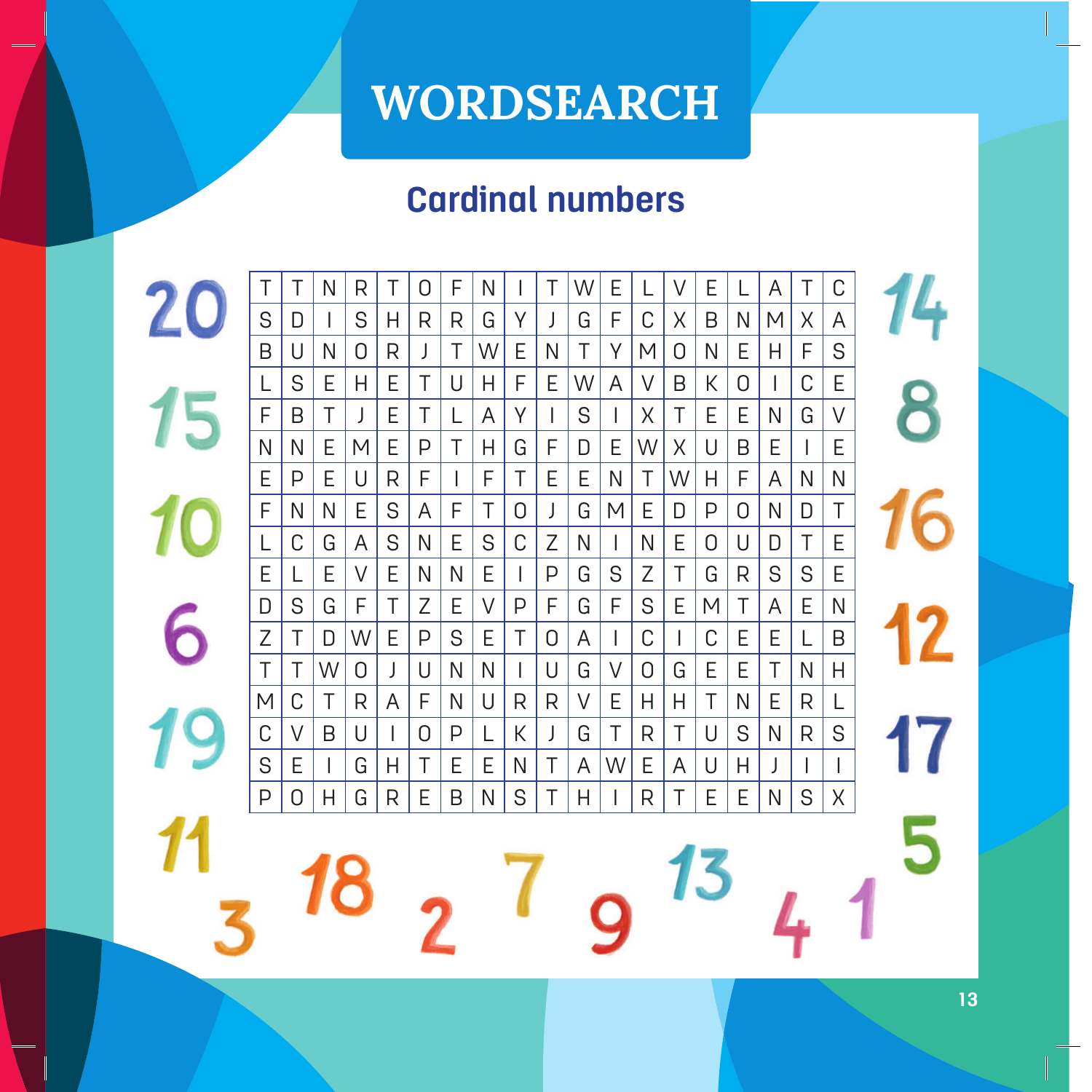## **MATCH MATCH**

## **Cardinal numbers**

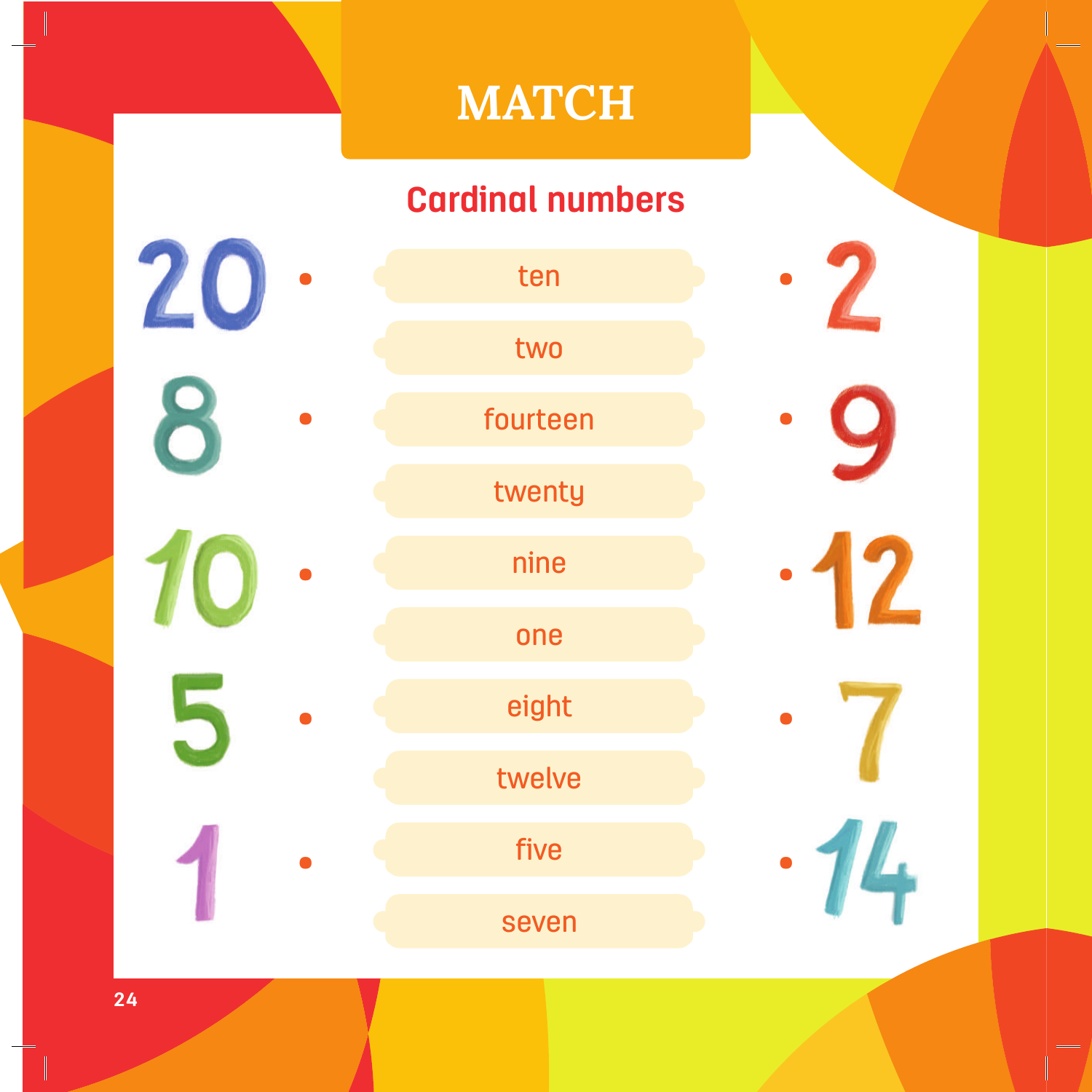# WORD<br>UNSCRAMBLE

#### **Cardinal numbers**